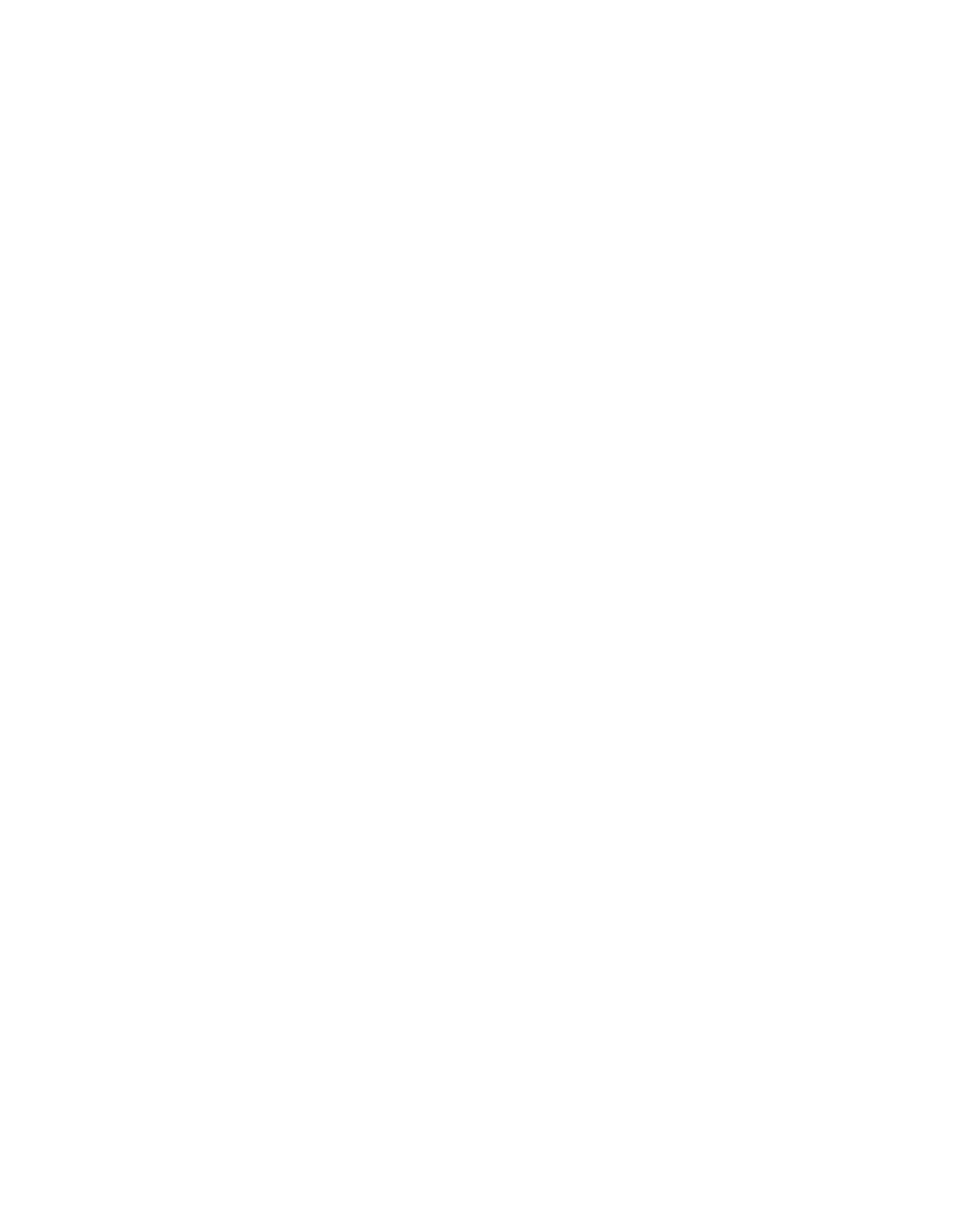

**2021**

# **Instructions for PA-40 Schedule E**

PA-40 E IN 06-21 **PA-40 E IN 06-21** 

## **GENERAL INFORMATION**

#### **PURPOSE OF SCHEDULE**

Use PA-40 Schedule E to report the amount of net income (loss) from rents royalties, patents and copyrights for individual or fiduciary (estate or trust) taxpayers.

Refer to the PA Personal Income Tax Guide – Net Income (Loss) from Rents, Royalties, Copyrights and Patents section for additional information.

#### **RECORDING DOLLAR AMOUNTS**

Show money amounts in whole-dollars only. Eliminate any amount less than \$0.50 and increase any amount that is \$0.50 or more to the next highest dollar.

## **WHO MUST COMPLETE**

PA-40 Schedule E must be completed and included with an originally filed PA-40, Personal Income Tax Return, or PA-41, Fiduciary Income Tax Return, if a taxpayer, spouse or fiduciary (estate or trust) has net income (loss) from:

- Rental property;
- Royalties from oil and gas wells, book sales and/or other sources;
- Patents; and/or
- Copyrights.

PA-40 Schedule E must be completed even if the only transaction is to report a loss.

**CAUTION:** Do not use federal Schedule E to report net  $\vert \nabla \vert$ income (loss) from rents, royalties, patents and copyrights. Unless otherwise noted, Pennsylvania rules generally do not follow the federal rules for determining the net income (loss) realized from rents, royalties, patents and copyrights.

An amended PA Schedule E must be included with Schedule PA-40 X or Schedule PA-41 X if increases or decreases in income or expense amounts on PA Schedule E are discovered after an original or other amended return is filed with the department. Section III on Page 2 of Schedule PA-40 X or Schedule PA-41 X must be completed to explain any increase or decrease to the amount of net income (loss) from rents, royalties, patents and copyrights reported on an amended PA-40, Personal Income Tax Return, or amended PA-41, Fiduciary Income Tax Return.

**IMPORTANT:** For taxpayers in the real estate sales <u>/Л</u> business, do not use PA Schedule E. Report any net income (loss) from rentals of real estate held for sale to customers in the ordinary course of real estate sales, and/or from the business of renting other personal property on PA Schedule C.

## **FORM INSTRUCTIONS**

#### **IDENTIFICATION INFORMATION**

#### **NAME**

Enter the name of the taxpayer. If a jointly filed return, enter the name of the primary taxpayer (name shown first on the PA-40, Personal Income Tax Return). Enter the primary taxpayer's name even if reporting the income for the spouse. Enter the name of the estate or trust if including with a PA-41, Fiduciary Income Tax Return.

#### **SOCIAL SECURITY NUMBER or EIN**

Enter the Social Security number (SSN) of the taxpayer. Enter the primary taxpayer's SSN also when reporting net income (loss) from rents, royalties patents and copyrights for the spouse. Enter the federal employer identification number (EIN) when reporting net income (loss) from rents, royalties, patents and copyrights for an estate or trust.

#### **SALES TAX LICENSE NUMBER**

Property owners who rent their property for rental periods of less than 30 days are required to obtain a sales tax license number in order to collect and remit the hotel occupancy tax. If the taxpayer collects and remits hotel occupancy tax on short-term rentals of less than 30 days, enter the Pennsylvania Sales Tax License Number used to collect and remit the tax. If a home-sharing website or third party broker, such as a local real estate management company, collects and remits the hotel occupancy tax, complete the "Yes" oval as the answer to the Third Party Broker question and include the third party broker's sales tax license number.

#### **THIRD PARTY BROKERS**

If payment of the rent or lease payment is not made directly to the owner of a property but is made by the lessee to a home sharing website or third party broker, such as a local real estate management company, complete the "Yes" oval.

#### **GENERAL INSTRUCTIONS**

When entering rental and royalty expenses, a deduction may be taken for all ordinary and necessary expenses for each property. Do not deduct amounts paid for capital investments or capital improvements other than through depreciation and do not deduct the value of personal labor.

**IMPORTANT:** If renting part of a personal residence <u>/\</u> or other property, deduct only those expenses (or percentages of expenses) that apply to the rented part.

#### **OIL AND GAS ROYALTY INCOME AND EXPENSES**

Royalty income is derived from subsurface mineral or oil and gas rights. As a result, the expenses that relate to surface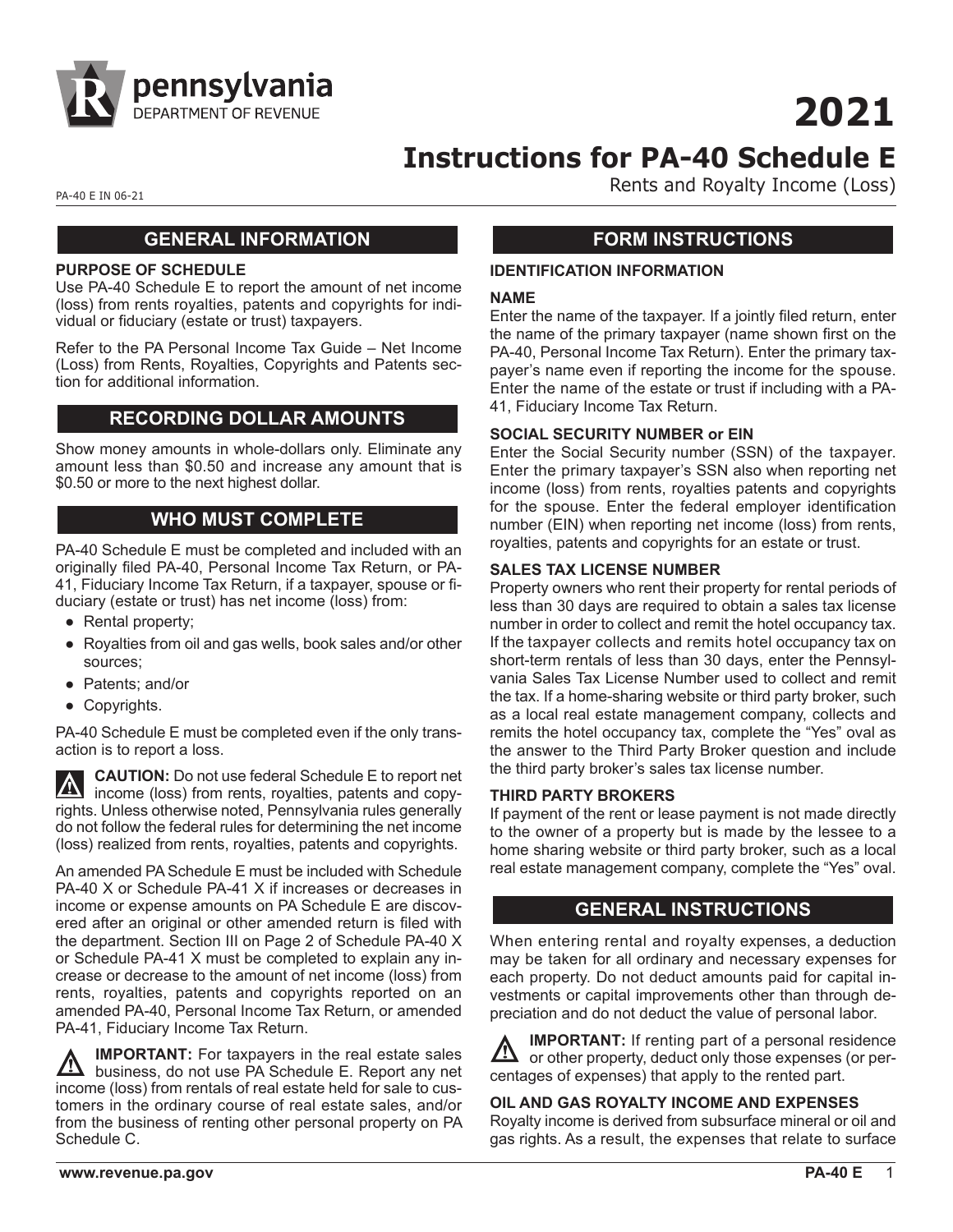rights, such as real estate taxes and insurance are not allowable against royalty income. Mortgage interest is only allowable if the interest relates directly to the financing of the separately enumerated mineral or oil and gas rights. Expenses that relate directly to the production of royalty income, such as production costs payments and costs related to the negotiation or verification of the lease, are allowable. Direct reductions to payments from the lessor, such as production costs, transmission costs or gathering fees, are allowable and should be itemized under Line 17, Other Expenses.

Expenses incurred by a landowner to restore a property damaged by staging areas, rights of way or structures are allowable expenses. However, expenses incurred by a landowner to improve the property or increase its value are not allowable.

**CAUTION:** Depletion, specifically percentage deple- $\overline{\mathbb{V}}$ tion, is not an allowable expense for PA personal income tax purposes. Although cost depletion may be allowable, it requires that the landowner has clearly identifiable costs incurred with the acquisition of the mineral or oil and gas rights. These specific costs are not included within the general acquisition costs of the surface and must be separately enumerated in a purchase agreement in order to clearly identify the depletable amount of oil and gas rights from the property.

Report the amount of royalty income from oil and gas leases separately from any rental income for the same property. When reporting royalty income, use the gross amount reported on federal Form 1099-MISC. If expenses were deducted by the lessee prior to making payments, the expenses may be recorded and deducted on PA-40 Schedule E. No real estate taxes may be deducted against the income from an oil or gas lease and other allowable expenses are very limited. Please search for answer ID "2853" in the Find Answers section of the Online Customer Service Center on our website.

## LINE INSTRUCTIONS

# SECTION I SECTION I

#### **PROPERTY DESCRIPTION**

Enter the property type code from the list of codes provided on Schedule E. Enter one code only. Additional information regarding the codes for each type of property is as follows:

- Code 1, single-family residence. Enter when the rental period on a single-family residence is 30 days or more.
- Code 2, multi-family residence. Enter when the rental period on a property containing multiple living units is 30 days or more.
- Code 3, vacation/short-term rental. Enter when the rental period on a single or multi-family residence or commercial property is less than 30 days. If the property is located in Pennsylvania, you must also collect and remit hotel occupancy tax on the fair market value of the rental. See Line c instructions for additional information.
- Code 4, commercial. Enter when the rental period on real estate rented to businesses or organizations is for 30 days or more.
- Code 5, land. Enter when the property being rented is land.
- Code 6, royalties. Enter when reporting income resulting from royalty payments, bonus payments, and damage rents from oil and gas and other mineral extractions or from other royalty payments received from other types of property.
- Code 7, self-rental. Enter when renting property other than real estate rented to a trade or business in which there is material participation by the owner.
- Code 8, other. Enter when the property is not one of the other types listed above. Enter a brief description of the property in the space provided on the form or include a statement with the return describing the property.

Enter a brief description that provides additional detail to the type of property rented. Include the property or building name, property or building number or any other description that distinguishes the property from similar property. Enter the complete address of the property for each property rented.

For rental real estate, the street address, city or town, state and ZIP code are required to be entered. For oil and gas royalties, enter the name of the oil and gas producer paying the royalties separately for each 1099-MISC received. For all other patent, copyright, or similar property or any other tangible personal rental property, enter the type of source of the income.

Indicate whether the property is for-profit property or not. PA law generally follows the IRC Section 280A for rental or leased property, such as a vacation home, and there is no intent to realize a profit. In such case, rental expenses may only be deducted up to the amount of rental income, and a loss may not be used to reduce other rental income. If property is rented or leased to realize a profit and also not operated as a business activity, losses may be offset against other rental or royalty income.

**IMPORTANT:** If the property is located in another  $\Delta$  state or country, the complete address of the property must be included in the address field.

#### **INCOME AND EXPENSES**

Enter amounts under the corresponding initial of the property from Section I.

#### **LINE a**

Indicate the ownership of the property:

- Complete the T (taxpayer) oval to indicate the property was owned by and the net income (loss) reported is from the taxpayer whose name appears on the name line;
- Complete the S (spouse) oval to indicate the property was owned by and the net income (loss) reported is from the spouse listed on a PA-40, Personal Income Tax Return, filed using the Married, Filing Jointly filing status; or
- Complete the J (joint) oval to indicate the property was owned by and the net income (loss) reported is from both the taxpayer and spouse.

**IMPORTANT:** One spouse may not use a loss to re- $\angle$  duce the income of the other. Each spouse must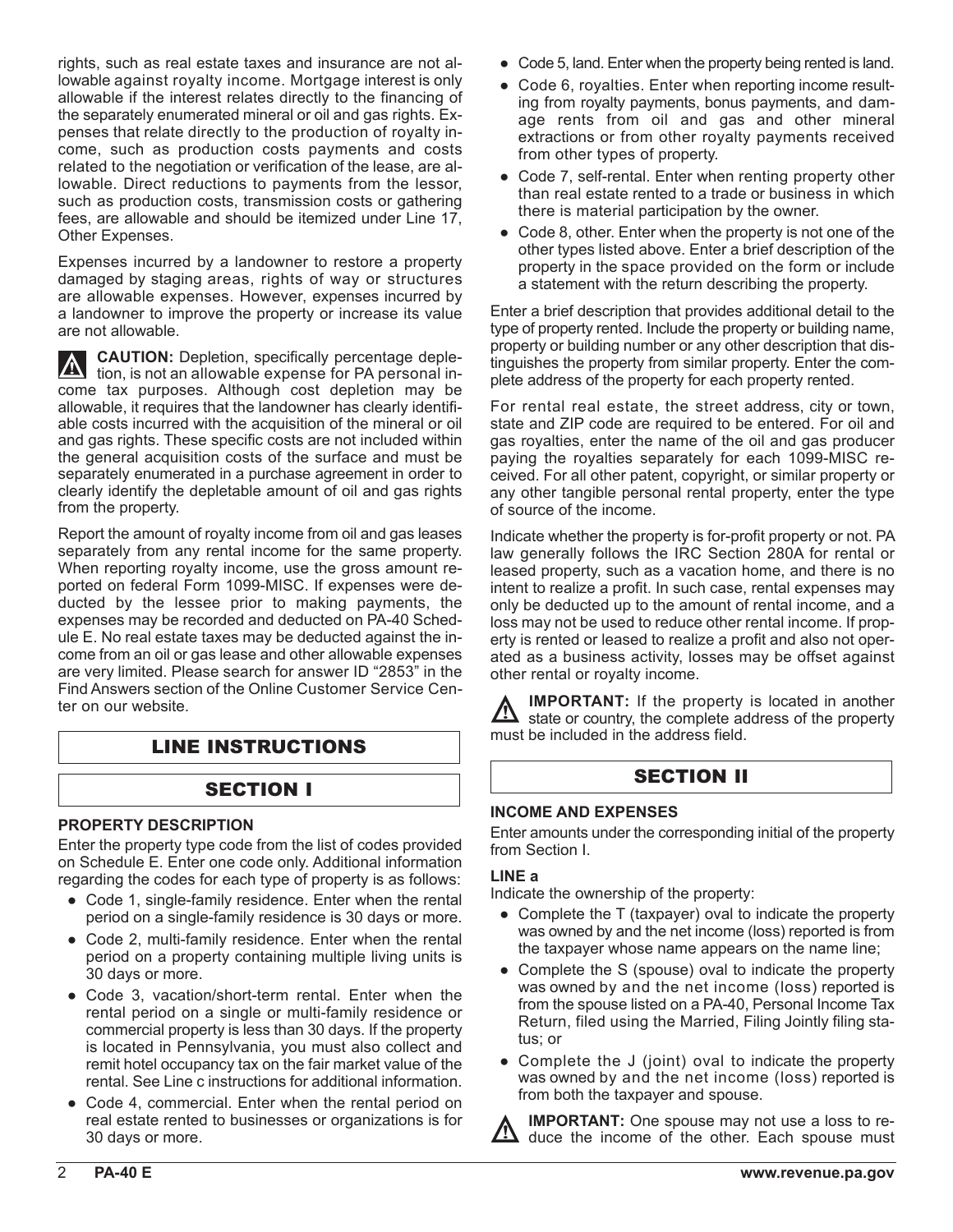determine his/her net income (loss) from rents, royalties, patents and copyrights separately.

#### **LINE b**

A response to the question regarding whether each property on which income and/or expenses is being reported is located within Pennsylvania must be provided. Fill in the "Yes" oval if the property is located within Pennsylvania. Otherwise, fill in the "no" oval.

#### **LINE c**

Rental properties with property type 3 typically have rental periods less than 30 days and require additional considerations regarding the class of income in which they should be reported. If the rental of the property includes additional services being provided to the renters such as those provided with a bed and breakfast, the rental contract is procured through an online short-term rental site or the vacation property rental period by a renter is less than 30 days, complete the "yes" oval and report the net income or loss for such properties on Line 21 and include the amount on Line 4 of the PA-40.

Rental properties with property types 1, 2, 4, 5, 7 and 8, or a vacation property with a rental period by the same renter for 30 days or more, are classified as rents. Complete the "No" oval and report the net income or loss for such properties on Line 22.

## **LINE 1**

Enter the gross rent from the rental of real estate or other tangible personal property (including personal property leased with real estate) held for investment or speculation. Include income received for renting a room or other space. If services or property were received as a substitution for rent paid in cash or cash equivalents, report the fair market value of such services or property as rental income.

#### **LINE 2**

Enter the gross royalties from oil, gas, mineral properties, and other property. Oil and gas royalty payments received from mineral rights located under a farm are not considered farm income and should be reported on PA Schedule E.

**CAUTION:** Property damages resulting from the con- $\sqrt{N}$ struction of temporary structures such as staging areas are taxable as rental income on Schedule E. Most contracts require the lessor to mitigate damage and restore the property to its original condition, thus no "damage" actually occurs. Payments received for the granting of a permanent right of way or an express easement of 15 years or more should be reported on Schedule D as a gain of the sale or disposition of property. Otherwise, payments received for temporary access to another property for a temporary easement or right of way are included as rental income. Report the amount of royalty income from oil and gas leases separately from any rental income for the same property. When reporting royalty income, use the gross amount of income reported on federal Form 1099-MISC.

#### **LINE 3**

Enter the amount of any advertising expense incurred to notify potential renters of the property's availability for rental.

## **LINE 4**

Enter the ordinary and necessary auto and travel expenses related to rental activities, including 100 percent of meal expenses incurred while traveling away from home. Generally, either the actual vehicle expenses or the standard federal mileage rate may be used as a deduction.

## **LINE 5**

Enter the amount of any cleaning and maintenance expenses for the property.

#### **LINE 6**

Enter the amount of any commissions paid to obtain rentals for the property.

## **LINE 7**

Enter the amount of insurance expense paid for the property.

## **LINE 8**

Enter any legal and professional fees paid for the property.

## **LINE 9**

Enter the amount of any management fees paid for the property.

## **LINE 10**

Enter the amount of mortgage interest paid for the current year to banks or other financial institutions.

## **LINE 11**

Enter the interest paid on the purchase of other property. Generally, to determine the interest expense allocable to the rental activities, records to show how the proceeds of each debt were used must be present. Pennsylvania does not follow federal rules regarding prepaid interest.

## **LINE 12**

Enter the cost of repairs made to keep a property in good working condition. Repairs (fixing a broken lock or painting a room) generally do not add significant value to the property or extend its life. Improvements that increase the value of the property or extend its life (such as replacing a roof or renovating a kitchen) must be capitalized. Such costs cannot be expensed in full in the year paid or incurred.

## **LINE 13**

Enter the cost of supplies purchased for a property.

## **LINE 14**

Enter the amount of taxes paid that are directly related to the rental activity. Deduct the proportionate share of real estate taxes. Taxes based on income may not be deducted.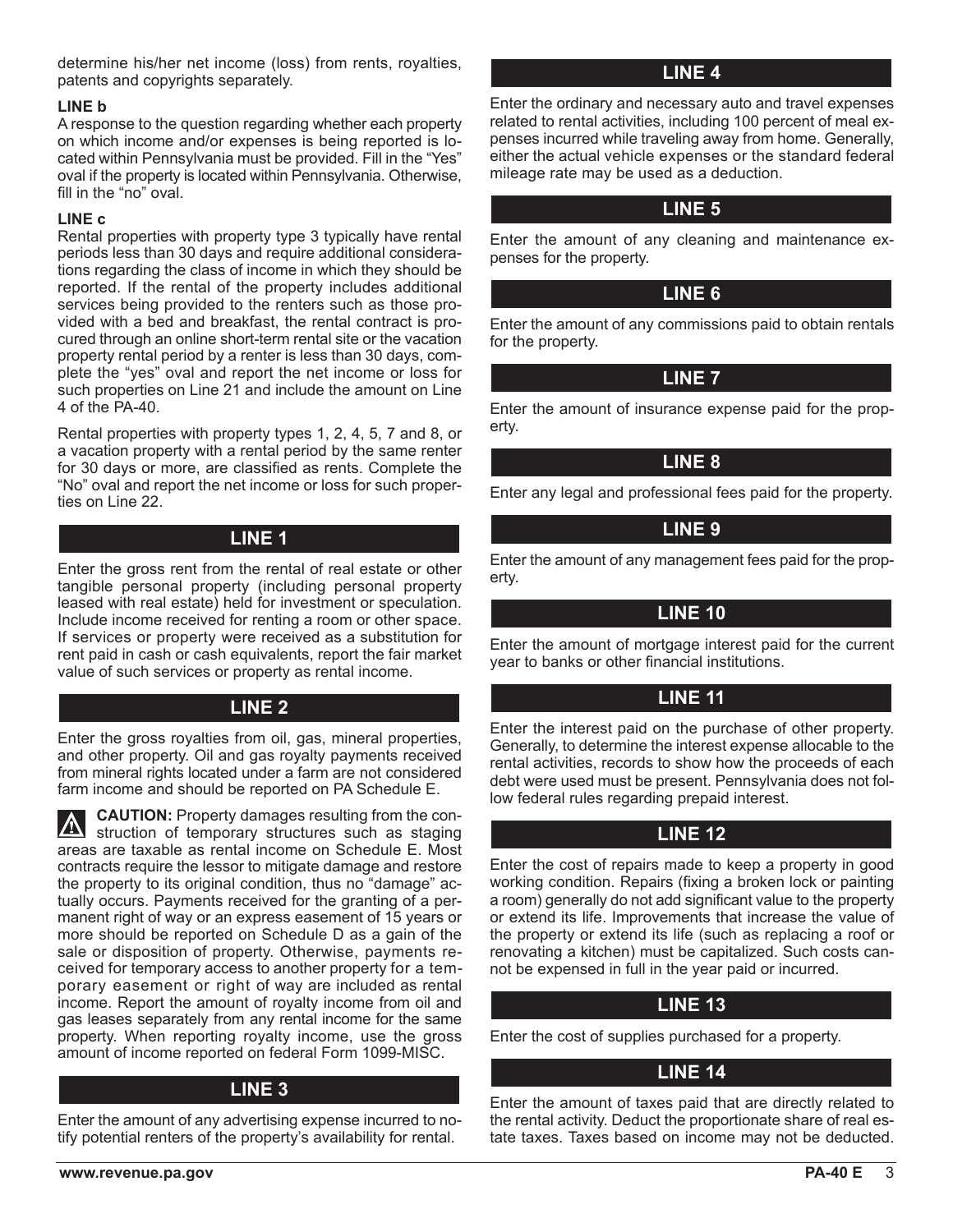Deductions for gross receipts and business privilege taxes are permitted.

#### **LINE 15**

Enter the cost of all utilities paid for the rental property. Ordinary and necessary telephone calls related to rental activities or royalty income may be included. However, the base rate (including taxes and other charges) for telephone service for the first telephone line into a residence is a personal expense and is not deductible.

**CAUTION:** Certain utilities, which are not subject to  $\mathbf{N}$ sales and use tax when purchased exclusively for residential use, become subject to sales and use tax when used for a commercial purpose. Commercial purpose includes rental property owned by an individual and held out for rent by another individual or business. Exceptions include properties with separate metering for rental units and common areas where the common area utilities are included as used for commercial purposes and the rental unit property is residential rental property where the utilities are paid for by the tenants. If the utilities expense includes electricity, natural gas, fuel oil, and/or kerosene and the property is not listed as commercial property with the utility company or as a commercial entity with the fuel oil or kerosene supplier, use tax is also due on the related expense amounts for these utility expenses. The use tax on these utilities should be paid via a PA-1, Use Tax Return, or if you are required to file a sales tax return, as part of that return. If you have a regular recurring use tax liability on utilities, you should register for a use tax account using the Online PA-100 at **www.pa100.state.pa.us**.

#### **LINE 16**

Any depreciation method permissible under generally accepted accounting principles and practices, including federal accelerated depreciation methods, may be used to calculate depreciation expenses as long as the method is consistently applied.

The Pennsylvania Tax Reform Code (as amended) limits IRC Section 179 current expensing to the expensing allowed at the time the asset was placed into service or in effect under the IRC of 1986 as amended to Jan. 1, 1997. As a result, the maximum deduction that PA Income Tax law permits under IRC Section 179 is \$25,000 and the maximum investment in property before a dollar for dollar reduction in Section 179 expense occurs is \$200,000. However, Pennsylvania follows the federal definitions for listed property with respect to Section 179 property.

The Pennsylvania Tax Reform Code also does not permit any of the bonus depreciation elections added to the Internal Revenue Code.

**IMPORTANT:** The Pennsylvania Tax Reform Code of <u>/Л</u> 1971 (as amended) further requires that taxpayers use straight-line depreciation if an asset's basis for determining depreciation is different from its basis for federal income tax purposes. Therefore, assets on which federal Section 179 expense in excess of \$25,000 or federal bonus depreciation have been taken, or on which federal like kind exchange rules have been applied, must use straight-line depreciation for Pennsylvania personal income tax purposes.

**NOTE:** For each asset, straight-line depreciation must be calculated, unless not using an optional accelerated depreciation method. Straight-line depreciation for the assets must be calculated in order to determine the adjusted basis of the asset in the event of a sale of the property and net rental losses from the property were not able to offset other net rental income.

#### **LINE 17**

Enter the amount of other expenses incurred for the property. Include on this line any production costs, transmission costs, or gathering fees taken as a direct deduction by the lessor from royalty payments. Please itemize all expenses included on this line.

#### **LINE 18**

Add the amounts on Lines 3 through 17 and enter the result for each property.

#### **LINE 19**

If Line 18 is smaller than Line 1 or Line 2, subtract Line 18 from Line 1 or 2 and enter the result for each property.

#### **LINE 20**

If Line 18 is greater than Line 1 or Line 2, subtract Line 1 or 2 from Line 18 and enter the result for each property and fill in the oval.

**NOTE:** PA law does not permit losses from property rented where there is no intent to realize a profit.

## **LINE 21**

For all properties answering "Yes" to Section II, Line c, add the amounts for Lines 19 and 20. If a net loss, fill in the oval. Include the amount on Line 21 - along with any other net income or loss amounts from: Line 1 of all Schedule(s) RK-1 or NRK-1 for PA S corporation(s); Line 1 and Line 12 of all Schedule(s) RK-1/Line 1 and Line 10 of all Schedule(s) or NRK-1 for partnerships; Line 39 of PA Schedule(s) C; and/or Line 39 of PA Schedule(s) F - on Line 4 of the PA-40, Personal Income Tax Return, or on Line 3 of the PA-41, Fiduciary Income Tax Return.

**CAUTION:** If any property has rental periods of less  $\Lambda$ than 30 days and the same property has rental periods of 30 days or more, enter the property as two separate properties on Schedule E and provide the income and expenses for each rental period length.

**IMPORTANT:** For Line 21, amounts reported on Line <u>/\</u> 4 of the PA-40, Personal Income Tax Return, filed using the Married, Filing Joint filing status must be calculated separately. If a taxpayer and spouse are reporting income and losses, a taxpayer's income may not be offset by a spouse's loss and vice versa. All joint income and losses must be split equally when calculating net income (loss) for the taxpayer and spouse. If both the taxpayer and spouse have net income or net loss from all income sources (including PA S corporations and partnerships) the amounts may be added together for the taxpayer and spouse and